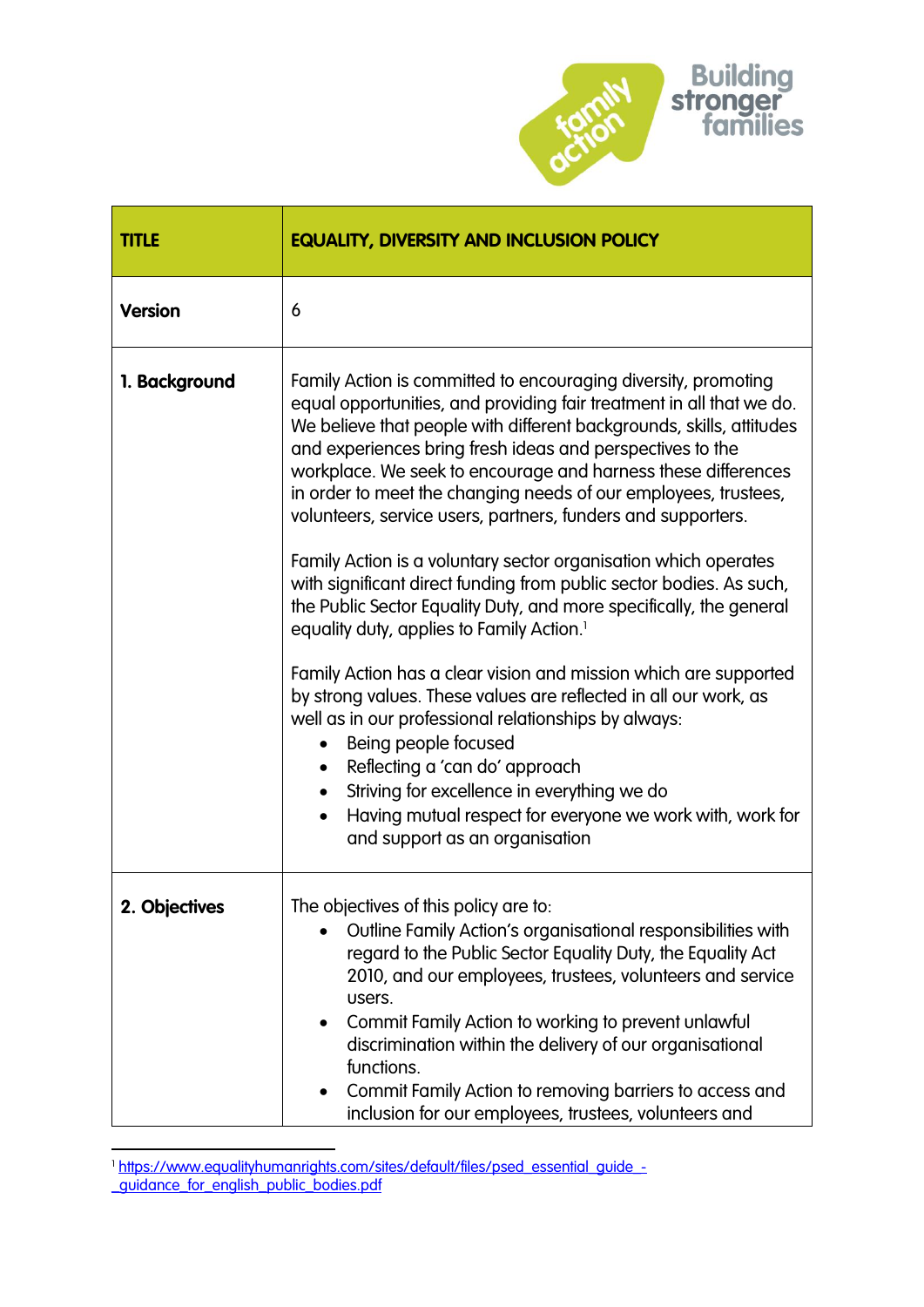

|           | service users, and to enhancing the diversity of our own<br>organisation, and of the wider sector in which we operate.<br>In line with Family Action's Anti-Bullying and Harassment<br>Policy, to ensure that we are striving to create an<br>environment which is free of harassment, bullying,<br>discrimination and victimisation.                                                                                                                                                                                            |
|-----------|----------------------------------------------------------------------------------------------------------------------------------------------------------------------------------------------------------------------------------------------------------------------------------------------------------------------------------------------------------------------------------------------------------------------------------------------------------------------------------------------------------------------------------|
| 3. Scope  | This is a policy for everybody within Family Action, and applies to<br>our employees, trustees, volunteers and service users, as well as<br>any consultants, agency workers and partners with whom we<br>work (our wider Family Action community.<br>This policy has been developed through consultation with staff<br>and with Family Action's recognised unions (Unison and Unite).<br>This policy is updated annually, in consultation with staff and our<br>organisational Equality, Diversity and Inclusion Steering Group. |
| 4. Policy | <b>4.1 Relevant Definitions</b><br>Family Action is committed to compliance with the <b>Equality Act</b><br>2010 and all other relevant equality legislation within the United<br>Kingdom. This policy builds upon our statutory commitment and<br>enables us to ensure equality, diversity and inclusion are<br>addressed proactively within the organisation.                                                                                                                                                                  |
|           | Definitions of Equality, Diversity and Inclusion<br>The following are definitions which have been created by Family<br>Action in order to implement this policy and approach our<br>strategic work on equality, diversity and inclusion;                                                                                                                                                                                                                                                                                         |
|           | <b>Equality</b> is about eliminating discrimination and ensuring that<br>individuals are treated fairly in relation to their needs. This does<br>not mean treating everyone the same, but acknowledging that<br>people have different needs, backgrounds and experiences which<br>help to shape who they are, and which need to be championed<br>and supported.                                                                                                                                                                  |
|           | <b>Diversity</b> is the mix and makeup of different people, reflecting<br>differences in gender, race, ethnicity, sexual orientation, age,<br>ability, religious belief, gender expression and other<br>characteristics. Diversity is about understanding that individuals<br>have visible and non-visible differences which should be<br>celebrated and valued.                                                                                                                                                                 |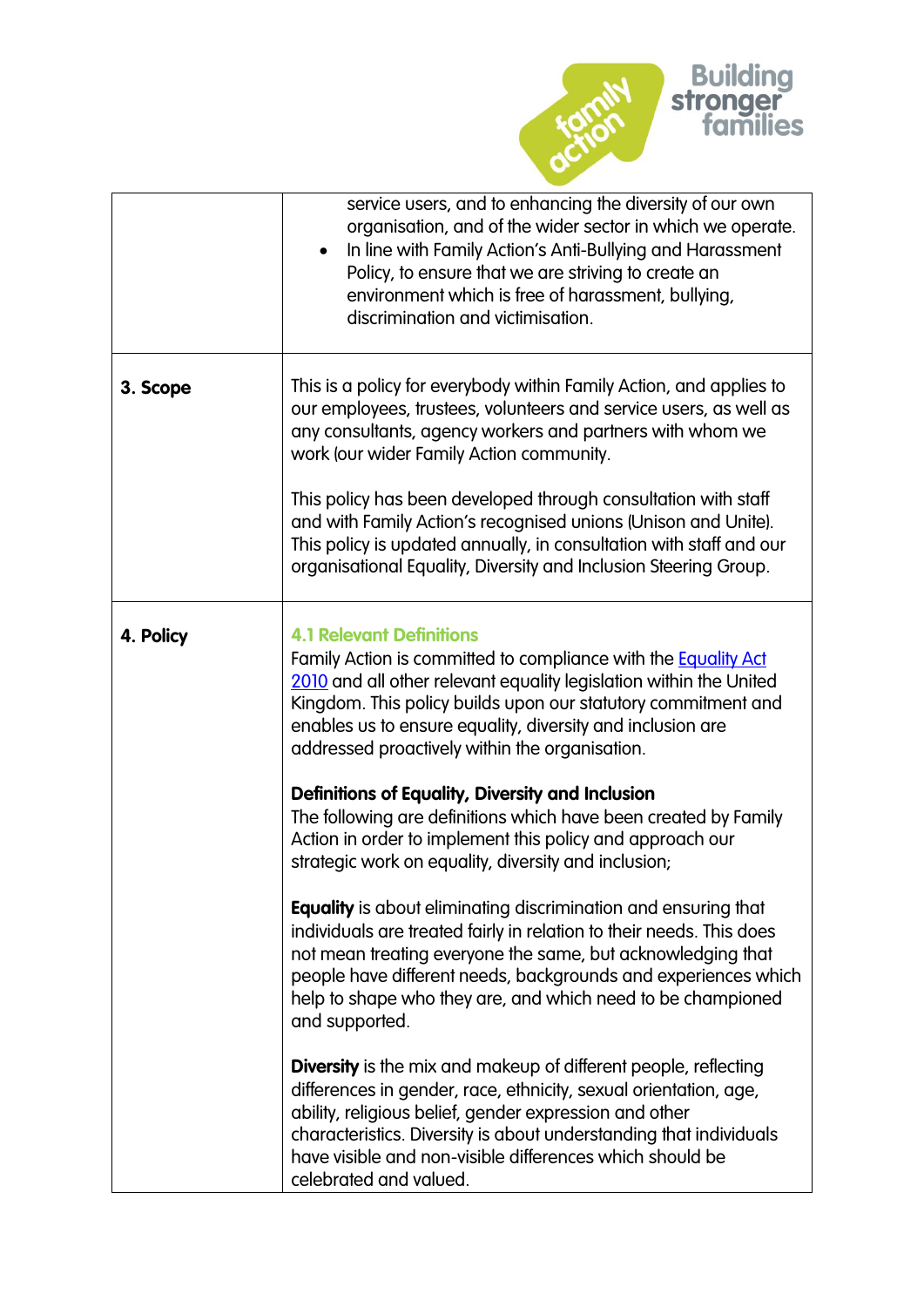

| <b>Inclusion</b> refers to active efforts to create and maintain spaces<br>where all individuals feel welcomed, celebrated and supported.<br>Inclusion means that all people feel that they have a voice and the<br>agency to influence and create positive change in the<br>organisation.                                                                                                                                                                               |
|--------------------------------------------------------------------------------------------------------------------------------------------------------------------------------------------------------------------------------------------------------------------------------------------------------------------------------------------------------------------------------------------------------------------------------------------------------------------------|
| <b>Discrimination</b><br>The Equality Act 2010 establishes nine protected characteristics.<br>Discrimination, whether direct, indirect, by perception, or by<br>association, against an individual or group of individuals on the<br>basis of one of the nine protected characteristics is usually<br>unlawful and prohibited by the Act. The Act does make provisions<br>for Positive Action in some circumstances, which would be<br>considered lawful discrimination. |
| The nine protected characteristics established through the Act are:<br>Age<br>٠<br><b>Disability</b><br>$\bullet$<br>Gender reassignment<br>Marriage or civil partnership<br>$\bullet$<br>Pregnancy and maternity<br>$\bullet$<br>Race (including colour, nationality and ethnic or national<br>$\bullet$<br>origins)<br>Religion or belief<br>Sex<br>$\bullet$<br>Sexual orientation                                                                                    |
| The Act also establishes multiple forms of discrimination which<br>can be perpetuated against an individual. This includes:<br>Direct discrimination<br>Indirect discrimination<br>Discrimination by association<br>Discrimination by perception<br>Harassment<br>Failure to make reasonable adjustments                                                                                                                                                                 |
| Appendix 1 provides further information on the different types<br>of discrimination outlined by the Equality Act 2010.<br>Family Action's Anti-Harassment, Bullying, Sexual Harassment<br>and Victimisation Policy provides further information on<br>harassment, sexual harassment and victimisation, which are also                                                                                                                                                    |
| outlined by the Act.                                                                                                                                                                                                                                                                                                                                                                                                                                                     |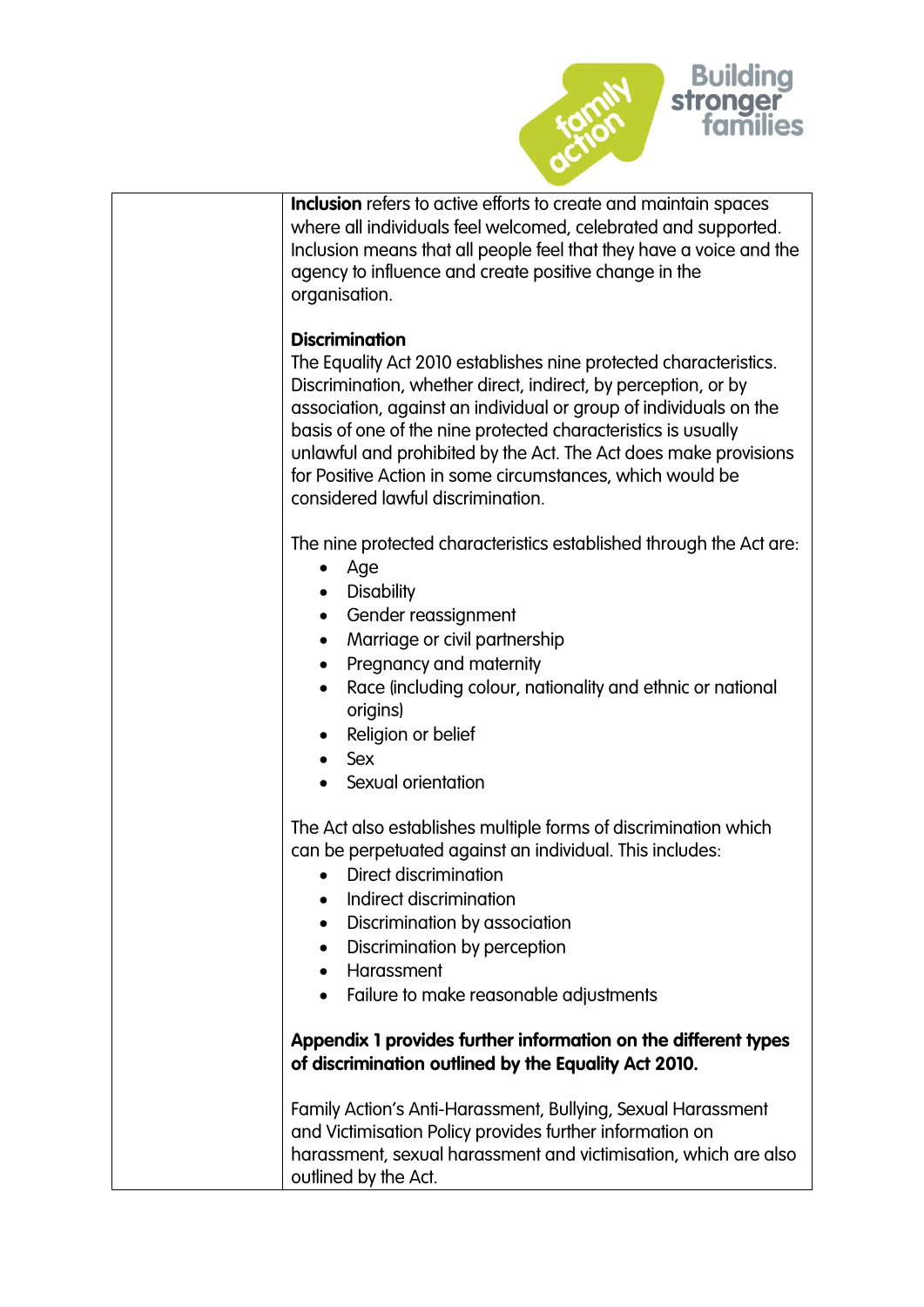

| 4.2 Organisational Responsibility for Equality, Diversity and<br><b>Inclusion</b><br>Family Action is required to comply with the Equality Act 2010 and<br>any other relevant equalities legislation in the United Kingdom.<br>This includes a requirement, established through the general<br>equality duty, for us to be able to demonstrate that we give due<br>regard to the need to:<br>Eliminate unlawful discrimination, harassment and<br>victimisation and other conduct prohibited by the Equality<br>Act 2010.<br>Advance equality of opportunity between people who<br>share a protected characteristic and those who do not.<br>Foster good relations between people who share a<br>protected characteristic and those who do not. |
|-------------------------------------------------------------------------------------------------------------------------------------------------------------------------------------------------------------------------------------------------------------------------------------------------------------------------------------------------------------------------------------------------------------------------------------------------------------------------------------------------------------------------------------------------------------------------------------------------------------------------------------------------------------------------------------------------------------------------------------------------|
| The Board of Trustees has overall responsibility for ensuring that<br>Family Action meets the requirements of the general equality duty,<br>and that we are working to embed and develop on our<br>organisational commitments to equality, diversity and inclusion,<br>and any relevant organisational objectives which we set for<br>ourselves.                                                                                                                                                                                                                                                                                                                                                                                                |
| Responsibility for strategic oversight of Family Action's<br>commitments and objectives lies with the Executive Group. A<br>member of the Executive Group will hold the role of Executive Lead<br>for Equality, Diversity and Inclusion, and will be responsible for<br>overseeing the internal governance framework for delivering<br>strategic work on equality, diversity and inclusion, and for the<br>escalation of any risks to the organisation.                                                                                                                                                                                                                                                                                         |
| In outlining the responsibilities of employees, volunteers and<br>managers throughout this policy, the organisation commits to<br>providing effective training in order to support all groups to<br>undertake their responsibilities.                                                                                                                                                                                                                                                                                                                                                                                                                                                                                                           |
| 4.3 Individual Responsibilities as an Employee or Volunteer<br>Employees and volunteers have a responsibility to ensure that<br>their decision-making and behaviours do not amount to unlawful<br>discrimination. Employees and volunteers also have a<br>responsibility to play their part in creating a positive and inclusive<br>environment for all members of the Family Action community,<br>including our service users.                                                                                                                                                                                                                                                                                                                 |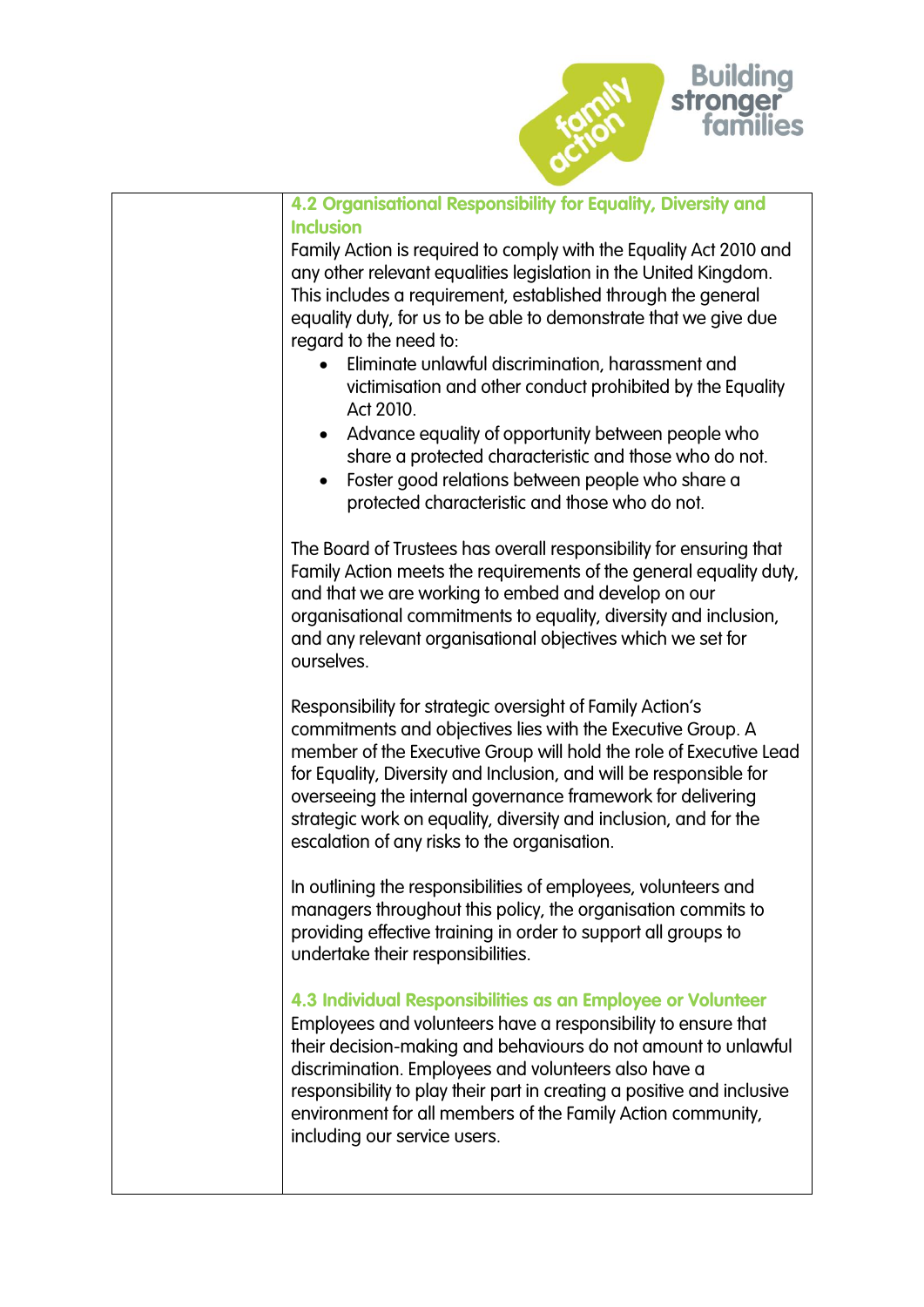

| Employees and volunteers must:                                                                                                                                                                                                                                                                                                                                                                                                                                                                                                                                                                                                                                                                                                                                                                                            |
|---------------------------------------------------------------------------------------------------------------------------------------------------------------------------------------------------------------------------------------------------------------------------------------------------------------------------------------------------------------------------------------------------------------------------------------------------------------------------------------------------------------------------------------------------------------------------------------------------------------------------------------------------------------------------------------------------------------------------------------------------------------------------------------------------------------------------|
| Complete all equality, diversity and inclusion training<br>required of their grade or role-type, within specified<br>timeframes.                                                                                                                                                                                                                                                                                                                                                                                                                                                                                                                                                                                                                                                                                          |
| Follow the correct procedure for reporting any suspected<br>acts of discrimination, both towards themselves or towards<br>others, as outlined in either the Grievance Policy or the<br><b>Whistleblowing Policy</b> , as appropriate.<br>Follow the procedures outlined in the <b>Anti-Bullying and</b><br>$\bullet$<br><b>Harassment Policy if they choose to report any</b><br>harassment, bullying or sexual harassment to the<br>organisation.<br>Ensure that they treat all others with dignity and respect,<br>$\bullet$<br>including those within the Family Action community and<br>those who are external to the organisation.<br>Demonstrate behaviours which are consistent with the<br>organisation's commitments to equality, diversity and<br>inclusion.<br>Cooperate with any investigation into potential |
| discrimination.                                                                                                                                                                                                                                                                                                                                                                                                                                                                                                                                                                                                                                                                                                                                                                                                           |
| Employees and volunteers should:                                                                                                                                                                                                                                                                                                                                                                                                                                                                                                                                                                                                                                                                                                                                                                                          |
| Encourage others to comply with the requirements of this<br>policy and to treat all others with dignity and respect.<br>Familiarise themselves with the organisation's strategic<br>$\bullet$<br>work on equality, diversity and inclusion, and play an active<br>role in developing, supporting and implementing this work.<br>Provide feedback to the organisation, and hold the<br>$\bullet$<br>organisation to account, both where this is actively sought<br>and through their own initiative, in order to enable the<br>organisation to be well informed of its progress against the<br>commitments made in this policy, and to continue to<br>improve.                                                                                                                                                             |
| 4.4 Individual Responsibilities as a Manager<br>In addition to the responsibilities listed above, managers have a<br>number of additional responsibilities in order to protect against<br>discrimination and promote equality, diversity and inclusion.<br>Managers must:                                                                                                                                                                                                                                                                                                                                                                                                                                                                                                                                                 |
| Implement this policy (and related policies as outlined at<br>the end of this document) as part of their day-to-day<br>management of their employees and volunteers, including<br>through creating an environment where employees and                                                                                                                                                                                                                                                                                                                                                                                                                                                                                                                                                                                     |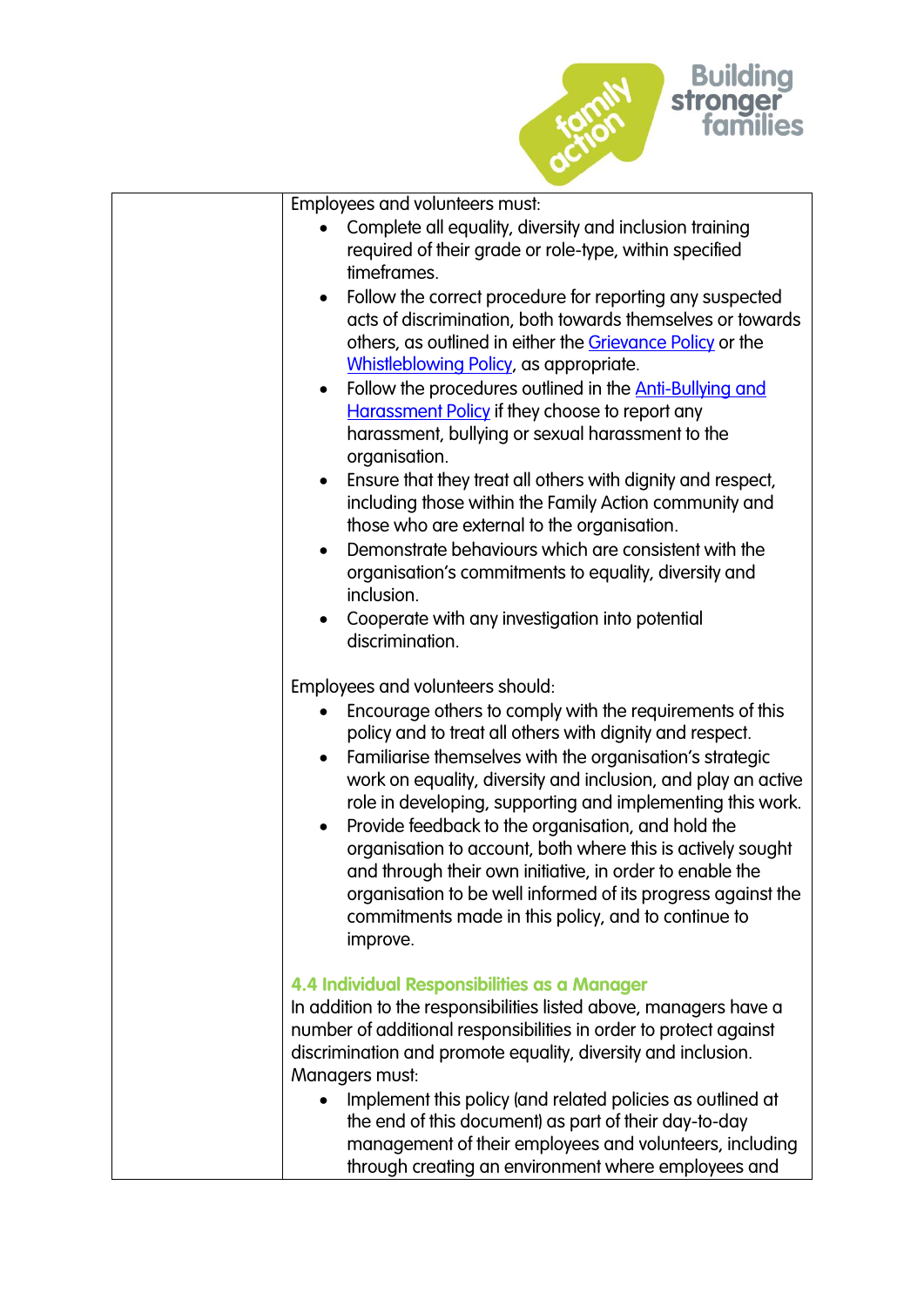

| volunteers can fulfil their responsibilities within this policy<br>as outlined above, and in the management and delivery of<br>any services, projects or programmes which they have<br>responsibility for.                                                                                                                                                                                                                                                                                         |
|----------------------------------------------------------------------------------------------------------------------------------------------------------------------------------------------------------------------------------------------------------------------------------------------------------------------------------------------------------------------------------------------------------------------------------------------------------------------------------------------------|
| Create and maintain a culture within their area(s) of<br>$\bullet$<br>responsibility which champions equality, diversity and<br>inclusion and allows for continuous challenge and growth.<br>Ensure that employees and volunteers who they are<br>responsible for are aware of this policy, their particular<br>responsibilities, and that they act in accordance with this<br>policy, and any other related policies outlined at the end of                                                       |
| this document.<br>As well as completing any required equality, diversity and<br>inclusion training, also ensure that the employees and<br>volunteers who they are responsible for have completed all<br>of their required training within the specified timeframes.                                                                                                                                                                                                                                |
| Appropriately encourage whistleblowing and the<br>escalation of any concerns or risks, including ensuring staff<br>are aware of the Grievance Policy, and the Whistleblowing<br>Policy and the protection Family Action can offer.                                                                                                                                                                                                                                                                 |
| Address any breaches of this policy or issues which<br>undermine the organisation's commitments to equality,<br>diversity and inclusion, through appropriate performance<br>management.                                                                                                                                                                                                                                                                                                            |
| Cooperate with any investigation into potential<br>$\bullet$<br>discrimination.                                                                                                                                                                                                                                                                                                                                                                                                                    |
| Report any identified or suspected breaches of this policy<br>through the most appropriate procedure (e.g. as a<br>grievance) or raise the matter directly with the point of<br>contact specified in this policy, and to otherwise keep such<br>matters confidential outside of making any formal reports.<br>Ensure that they have consulted with Human Resources<br>before taking any decision to utilise the positive action<br>provision of the Equality Act 2010, as outlined in this policy. |
| Managers should:                                                                                                                                                                                                                                                                                                                                                                                                                                                                                   |
| Seek out feedback from a diverse range of employees,<br>volunteers and service users on ways in which they can<br>improve access and inclusion within any team, service,<br>project or programme which they have responsibility for.<br>Identify any learning and development requirements, or<br>requirements for new processes, which would support the                                                                                                                                          |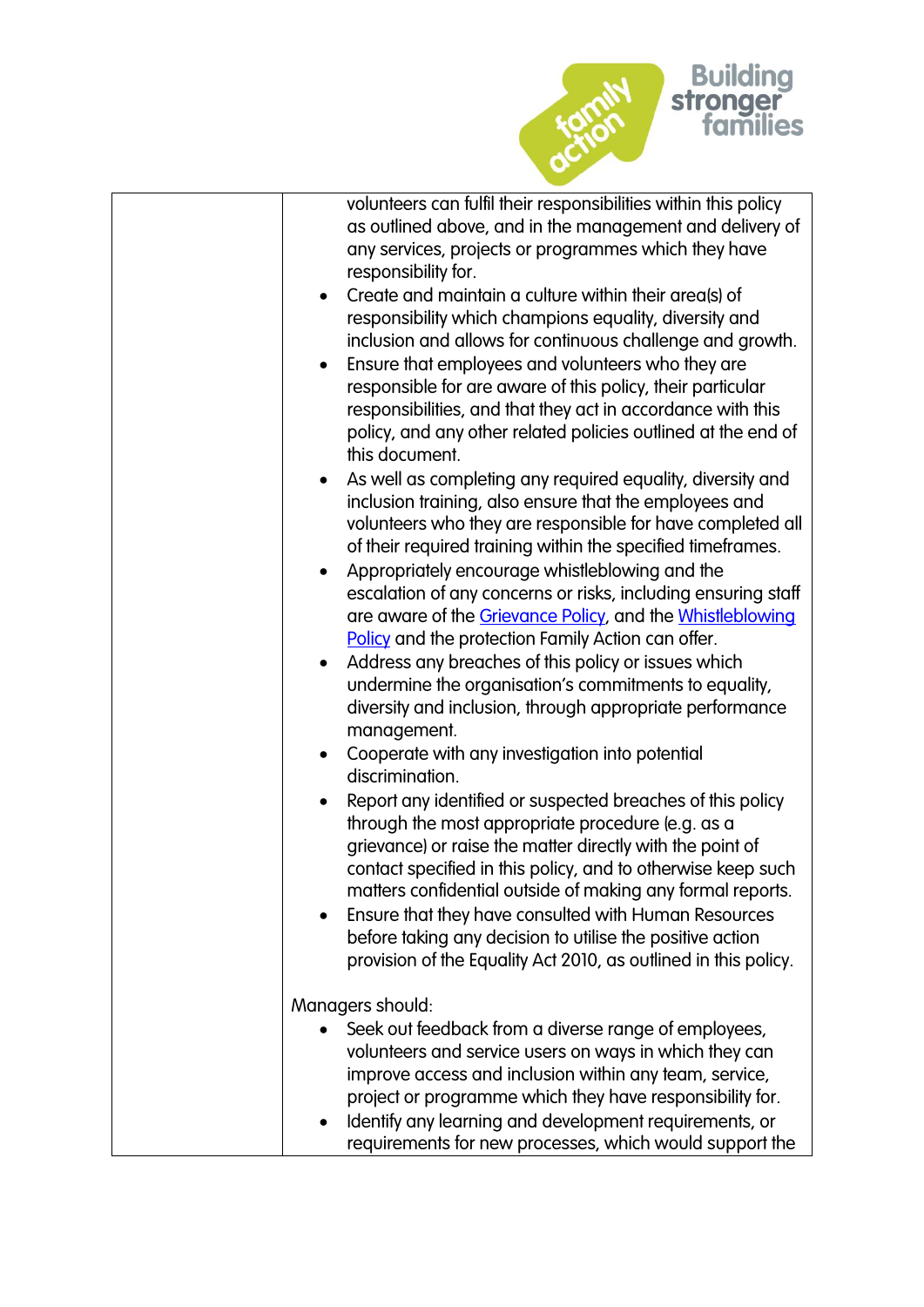

embedding of equality, diversity and inclusion within their area(s) of responsibility.

 Consider the potential or likely effect of their management and decision-making on all groups, and in particular, those groups who hold a protected characteristic as outlined in this policy.

# **4.5 Delivery of Services to Service Users**

Family Action commits to taking reasonably practicable actions to improve and maintain the accessibility and the inclusivity of the services we provide to our service users. In doing so, Family Action commits to actively and regularly seeking feedback from service users about their experience of our service provision, and engaging a diverse and representative range of service users in co-production and co-design activities wherever possible.

Family Action will take proactive steps to ensure that the principles of equality, diversity and inclusion are embedded within service design and delivery. This may include flexibility and the application of reasonable adjustments in order to enable a particular service user or group of service users to engage with a service.

Steps that Family Action could take may include:

- Developing specific tailored services targeted at particular groups and communities.
- Promoting our services through a range of sources and in a range of languages and formats, taking steps to ensure that our website and materials are accessible.
- Ensuring that our facilities, or facilities and premises in which we operate, are accessible or that reasonable adjustments can be made where required to enable a service user to access them.
- Ensuring we engage a diverse range of employees and volunteers, who can speak a range of languages and, where possible, have lived experiences of the services they are delivering. Where helpful, we will engage with external expertise to enable a service user to access our services.

# **4.6 Equality, Diversity and Inclusion for Employees and Volunteers**

Family Action will take all reasonable and practicable steps to ensure that we are continuing to create and maintain an environment for our employees and volunteers which is free from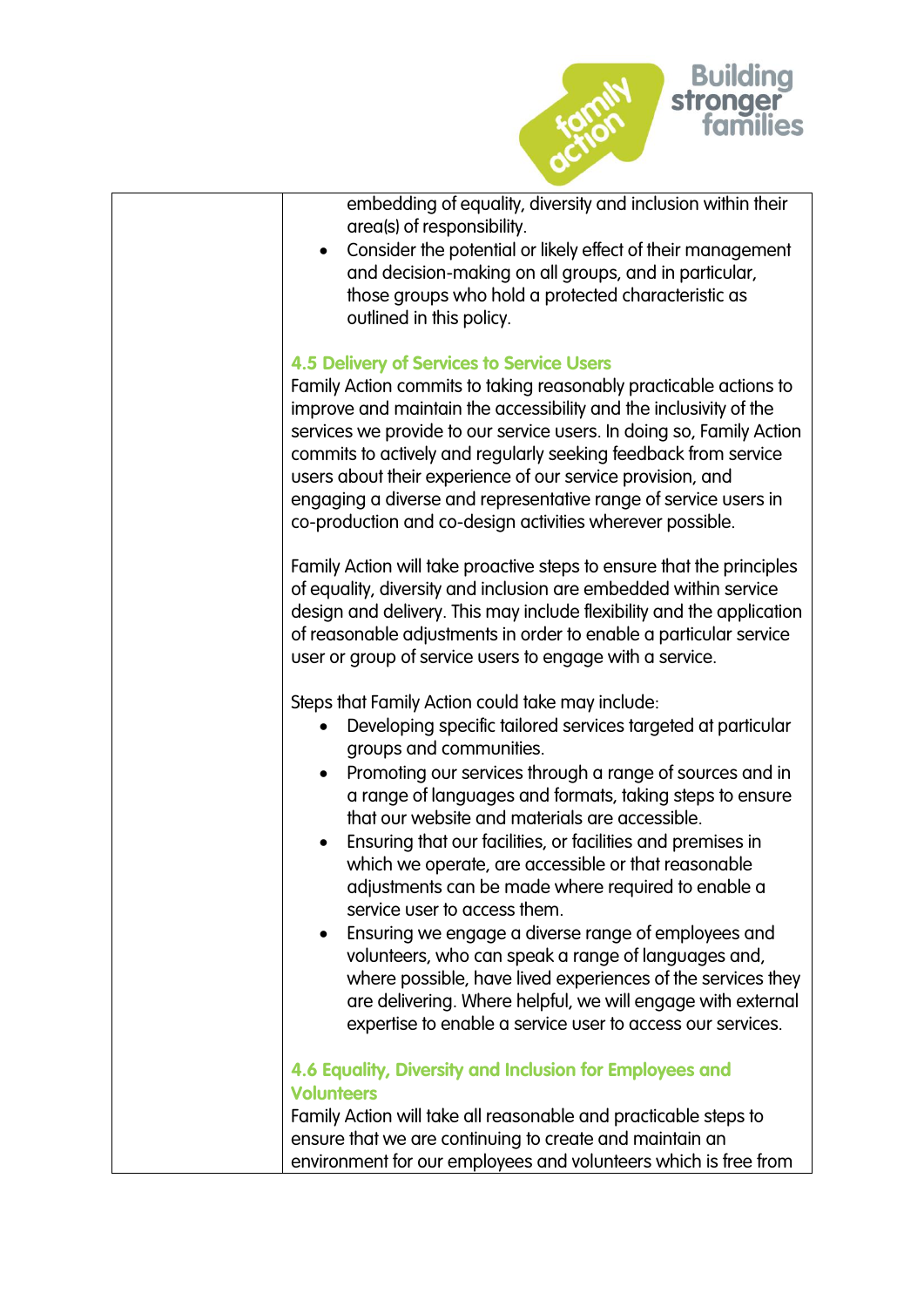

| discrimination and which actively embodies the principles of                                                                                                                                                                                                                                                                                                                                                                                                                                                                                                                                                                                                                                                                                                                                                                                                                                                                                                                                                                                                                                                                              |
|-------------------------------------------------------------------------------------------------------------------------------------------------------------------------------------------------------------------------------------------------------------------------------------------------------------------------------------------------------------------------------------------------------------------------------------------------------------------------------------------------------------------------------------------------------------------------------------------------------------------------------------------------------------------------------------------------------------------------------------------------------------------------------------------------------------------------------------------------------------------------------------------------------------------------------------------------------------------------------------------------------------------------------------------------------------------------------------------------------------------------------------------|
| equality, diversity and inclusion.                                                                                                                                                                                                                                                                                                                                                                                                                                                                                                                                                                                                                                                                                                                                                                                                                                                                                                                                                                                                                                                                                                        |
| To achieve this aim Family Action commits to at least the following:<br>Fully supporting all employees and volunteers through<br>offering reasonable adjustments where needed and<br>seeking medical advice from an Occupational Health<br>specialist where necessary (see 4.8 in this policy).<br>Offering flexible working where possible and the option of<br>a job share where appropriate in order to meet staff needs<br>(see the <b>Flexible Working Policy</b> ).<br>Ensuring staff and volunteers are given adequate time to<br>sign-up for training in order to support those with<br>additional needs.<br>Actively seeking and acting on employee and volunteer<br>feedback, through surveys, questionnaires, focus groups<br>and ad-hoc requests for feedback. All feedback<br>opportunities will be accessible to all unless it is explicitly<br>stated otherwise, and will allow adequate time for<br>individuals to provide their response.<br>Where relevant, applying an equality analysis framework<br>$\bullet$<br>or equality impact assessment in substantial decision-<br>making processes across the organisation. |
| <b>4.7 Positive Action</b><br>Family Action understands the positive action provision within the<br>Equality Act 2010, and that this allows employers and service<br>providers to take action "that may involve treating one group more<br>favourably where there is a proportionate way to help members of<br>that group overcome a disadvantage or participate more fully, or<br>in order to meet needs they have that are different from the<br>population as a whole." <sup>2</sup>                                                                                                                                                                                                                                                                                                                                                                                                                                                                                                                                                                                                                                                   |
| The principles of positive action can be applied to the recruitment<br>or promotion of employees or volunteers, or to service provision.                                                                                                                                                                                                                                                                                                                                                                                                                                                                                                                                                                                                                                                                                                                                                                                                                                                                                                                                                                                                  |
| The Equality Act 2010 states that the organisation must reasonably<br>believe that:                                                                                                                                                                                                                                                                                                                                                                                                                                                                                                                                                                                                                                                                                                                                                                                                                                                                                                                                                                                                                                                       |

 $\frac{1}{2}$ 

[https://assets.publishing.service.gov.uk/government/uploads/system/uploads/attachment\\_data/file/85026](https://assets.publishing.service.gov.uk/government/uploads/system/uploads/attachment_data/file/85026/vcs-positive-action.pdf) [/vcs-positive-action.pdf](https://assets.publishing.service.gov.uk/government/uploads/system/uploads/attachment_data/file/85026/vcs-positive-action.pdf)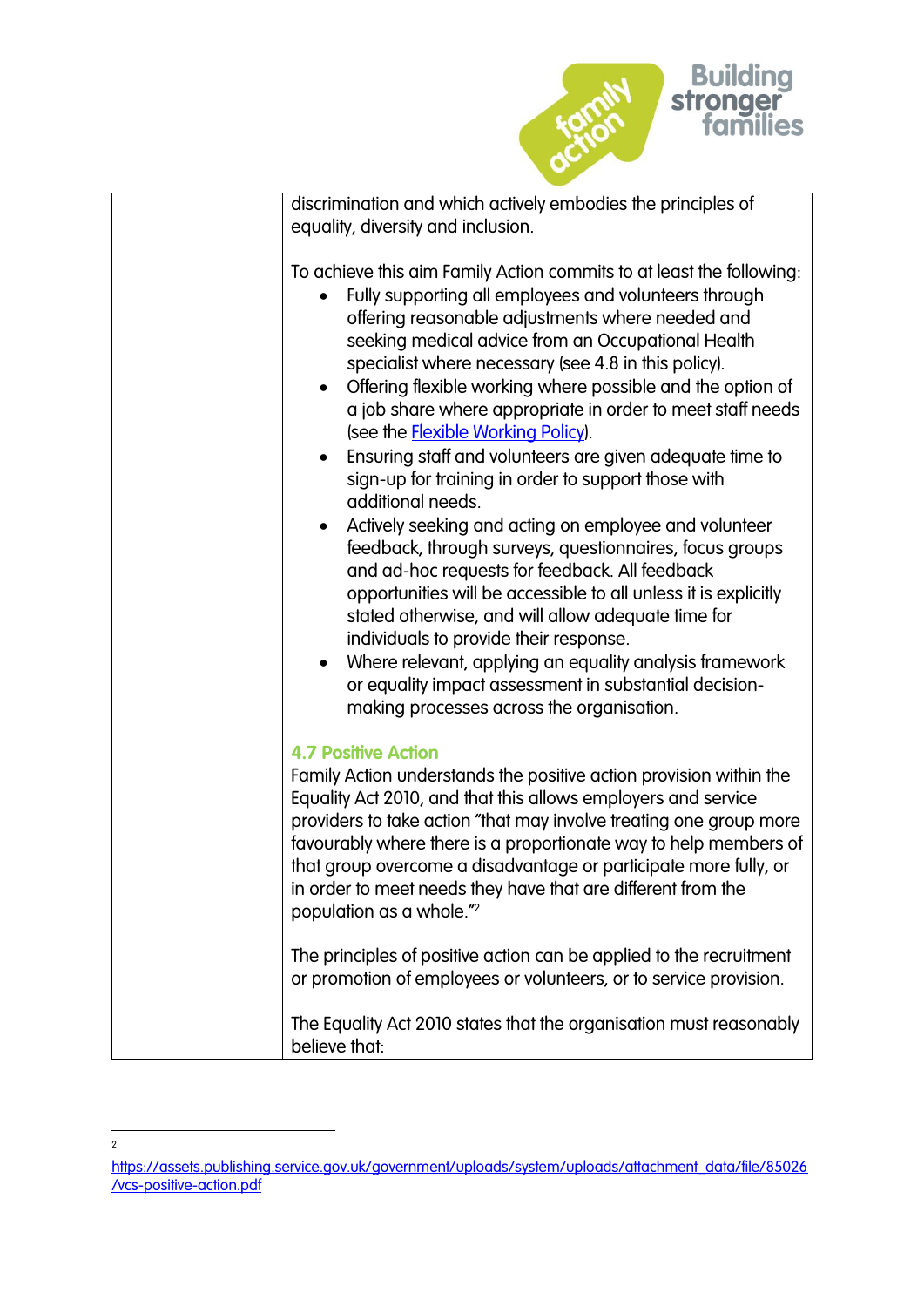

| People who share a protected characteristic experience a<br>disadvantage compared to those who do not share the<br>same protected characteristic, or<br>Participation in an activity (e.g. use of a service, or<br>representation at a particular job grade) by people who<br>share a protected characteristic is disproportionately low,<br>compared to those who do not share this protected<br>characteristic.                                                                                                                                                                                                                                                                                                                     |
|---------------------------------------------------------------------------------------------------------------------------------------------------------------------------------------------------------------------------------------------------------------------------------------------------------------------------------------------------------------------------------------------------------------------------------------------------------------------------------------------------------------------------------------------------------------------------------------------------------------------------------------------------------------------------------------------------------------------------------------|
| The organisation must also reasonably believe that the actions we<br>intend to take will meet the needs of the target group(s) or enable<br>people from the group(s) to overcome or minimise any<br>disadvantage they experience in order to more fully participate or<br>be represented. The organisation must reasonably believe that<br>our action is appropriate and proportionate to the original aim.                                                                                                                                                                                                                                                                                                                           |
| The Equality Act 2010 also explicitly makes it not unlawful to treat a<br>disabled person more favourably than a person who is not<br>disabled. As such, Family Action offer an automatic interview<br>scheme for people with a disability who meet the essential criteria<br>on a person specification.                                                                                                                                                                                                                                                                                                                                                                                                                              |
| Examples of positive action could include:<br>Placing job adverts to target particular groups, to increase<br>the number of applicants from that group.<br>Including statements in job adverts to encourage<br>applications from under-represented groups, such as 'we<br>particularly welcome Black applicants'.<br>Offering training or internships to help certain<br>groups access opportunities or progress at work.<br>Offering shadowing or mentoring to particular groups.<br>Hosting an open day specifically for under-represented<br>groups to encourage them to get into a particular field.<br>Favouring the job candidate from an under-represented<br>group, where two candidates are 'as qualified as' each<br>other. |
| Human Resources can provide advice and guidance on the<br>application of the positive action provision and must always be<br>consulted prior to any decision to utilise this provision.                                                                                                                                                                                                                                                                                                                                                                                                                                                                                                                                               |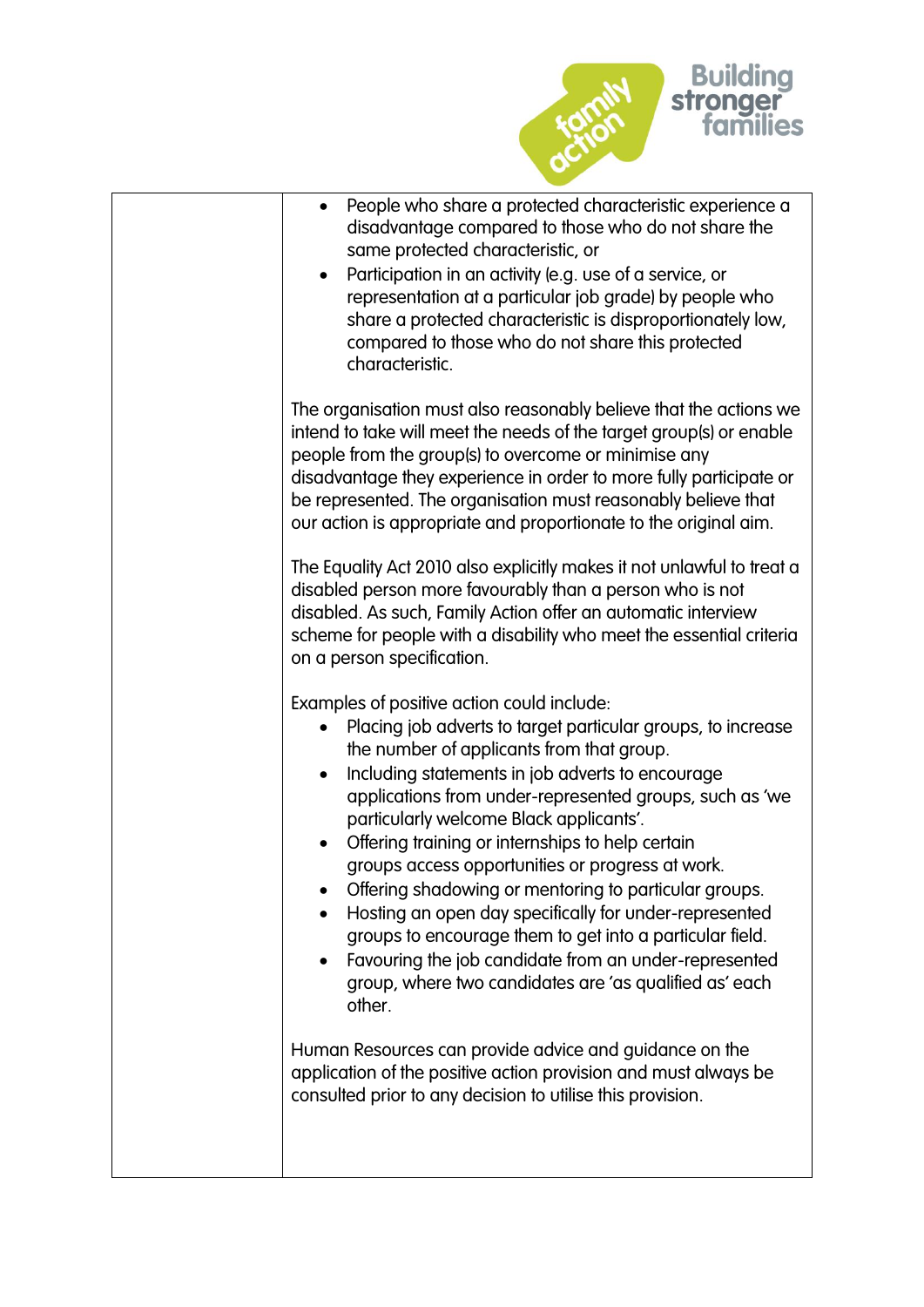

| 4.8 Reasonable Adjustments for those with Disabilities<br>Family Action fully commits to making reasonable adjustments to<br>its policies, procedures and practices where these are required by<br>an employee, trustee, volunteer, service user or any other<br>member of the broader Family Action community (which includes<br>job applicants and prospective employees in this instance) who<br>requires an adjustment to be made because they meet the terms<br>of the Equality Act 2010 definition of disability, which is as follows: |
|----------------------------------------------------------------------------------------------------------------------------------------------------------------------------------------------------------------------------------------------------------------------------------------------------------------------------------------------------------------------------------------------------------------------------------------------------------------------------------------------------------------------------------------------|
| "A person has a disability if they have a physical or mental<br>impairment that has a substantial or long-term adverse effect on<br>their ability to carry out normal day-to-day activities."                                                                                                                                                                                                                                                                                                                                                |
| In this definition, 'substantial' is understood to mean more than<br>minor or trivial, and in relation to a daily task, and 'long-term'<br>means lasting 12 months or more.                                                                                                                                                                                                                                                                                                                                                                  |
| A reasonable adjustment could include removing physical<br>barriers, providing extra support or flexibility, providing equipment<br>or changing something about a particular environment, in order to<br>increase the accessibility and inclusivity for a disabled person, or a<br>group of disabled people.                                                                                                                                                                                                                                 |
| In order to make a reasonable adjustment, the organisation must<br>be made aware, or should reasonably be expected to be aware,<br>that an individual might require an adjustment to be made to<br>assist the individual to avoid the disadvantage that they face by<br>virtue of their disability.                                                                                                                                                                                                                                          |
| A reasonable adjustment must be reasonable, which includes<br>considerations of cost, impact and effectiveness, time taken to<br>implement the adjustment and the broader implications of the<br>adjustment on others. Family Action will take practicable steps to<br>implement adjustments which are reasonable and will work with<br>an employee to identify reasonable adjustments to enable them to<br>undertake their role.                                                                                                            |
| Family Action has a process in place for requesting and<br>implementing reasonable adjustments for employees or<br>volunteers, which is included as an appendix to this policy.<br>Human Resources and Facilities are able to offer advice and<br>guidance on the application of this process.                                                                                                                                                                                                                                               |
|                                                                                                                                                                                                                                                                                                                                                                                                                                                                                                                                              |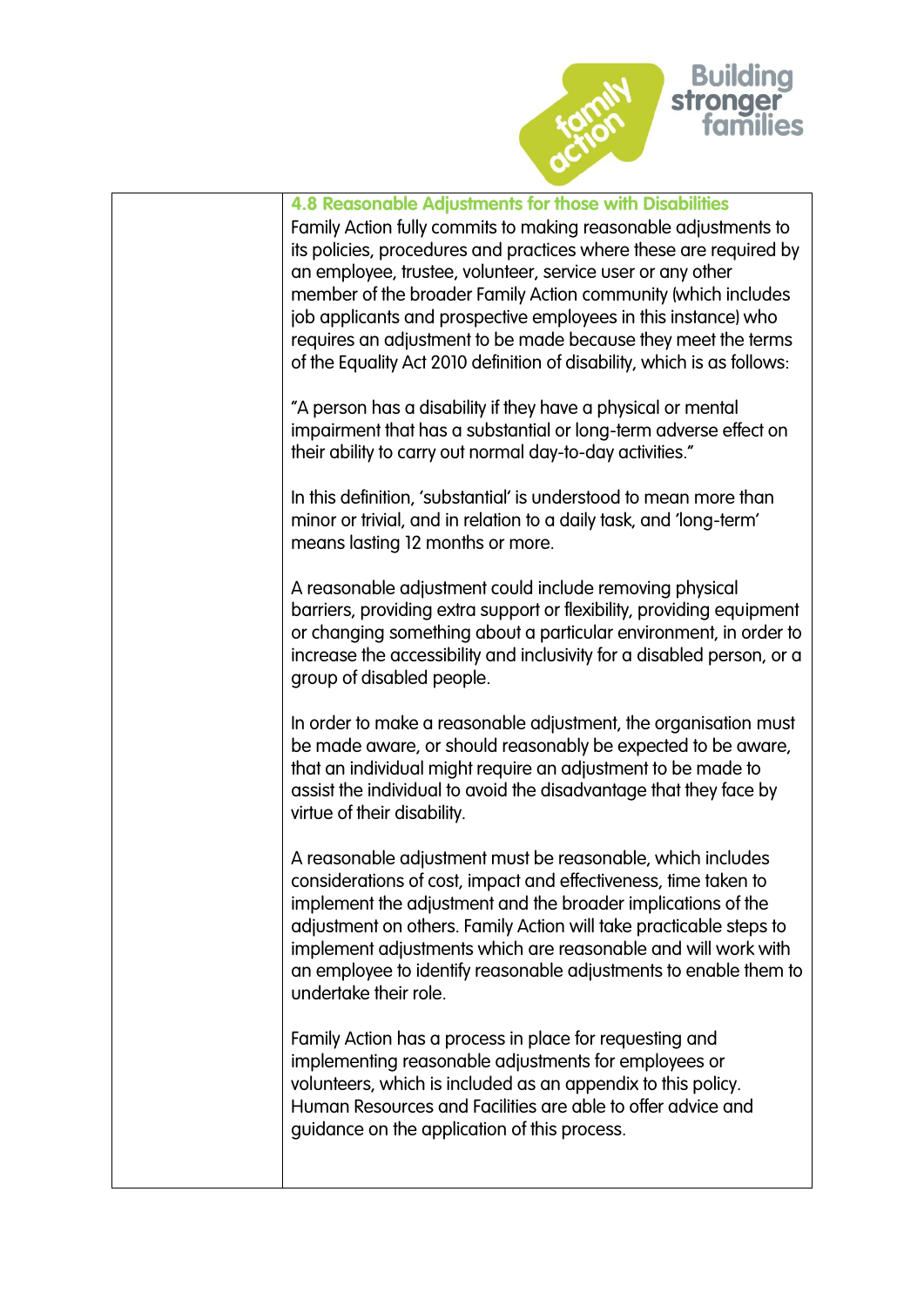

| 4.9 Equality, Diversity and Inclusion in Recruitment<br>Family Action is committed to recruiting and retaining a diverse<br>workforce which is representative of the wider population and of<br>the communities we serve through our work.                                                                                                                                                                                                                                                                                                                                                                                                                                                                                                                        |
|-------------------------------------------------------------------------------------------------------------------------------------------------------------------------------------------------------------------------------------------------------------------------------------------------------------------------------------------------------------------------------------------------------------------------------------------------------------------------------------------------------------------------------------------------------------------------------------------------------------------------------------------------------------------------------------------------------------------------------------------------------------------|
| The organisation will continually review its recruitment practices<br>and standards to ensure that these are accessible and inclusive.<br>In doing so, the organisation will seek feedback from a diverse<br>range of applicants, employees and managers to understand<br>different experiences of the recruitment process and to respond<br>accordingly.                                                                                                                                                                                                                                                                                                                                                                                                         |
| The organisation will seek external expertise and advice and work<br>to ensure that our recruitment practices are in line with<br>established best practice, such as through the Disability Confident<br>scheme, for example.                                                                                                                                                                                                                                                                                                                                                                                                                                                                                                                                     |
| <b>4.10 Ensuring This Policy Is Upheld</b><br>It is the responsibility of all employees, trustees and volunteers to<br>ensure that this policy is upheld. Where an employee, trustee, or<br>volunteer becomes aware of a breach of this policy, they should<br>discuss this with their manager or supervisor as soon as is<br>practicable, and report this through the most appropriate process.<br>Where a satisfactory response is not received from the manager<br>or supervisor, or where an individual does not feel able to raise<br>this with their manager or supervisor for any reason, an individual<br>should raise their concerns with a more senior manager. Advice<br>can be sought on this by contacting the point of contact identified<br>below. |
| 4.11 Point of Contact Employees, trustees, volunteers and service<br>users, as well as any wider members of the Family Action<br>community, are encouraged to contact the Equality, Diversity and<br>Inclusion Manager to discuss any concerns, questions or<br>feedback relating to this policy. They can do so by contacting<br>equality.diversity@family-action.org.uk. Employees may also wish<br>to discuss any relevant matters with their union representatives.                                                                                                                                                                                                                                                                                           |
| Employees are reminded that confidential independent advice<br>and counselling is available for free through Premier EAP (our<br>Employee Assistance Programme). This is open 24 hours a day, 7<br>days a week, and can be used by any employee or their relatives<br>on a range of issues including. Their number is 0800 1116 394,<br>and they can arrange face-to-face counselling if you would prefer.                                                                                                                                                                                                                                                                                                                                                        |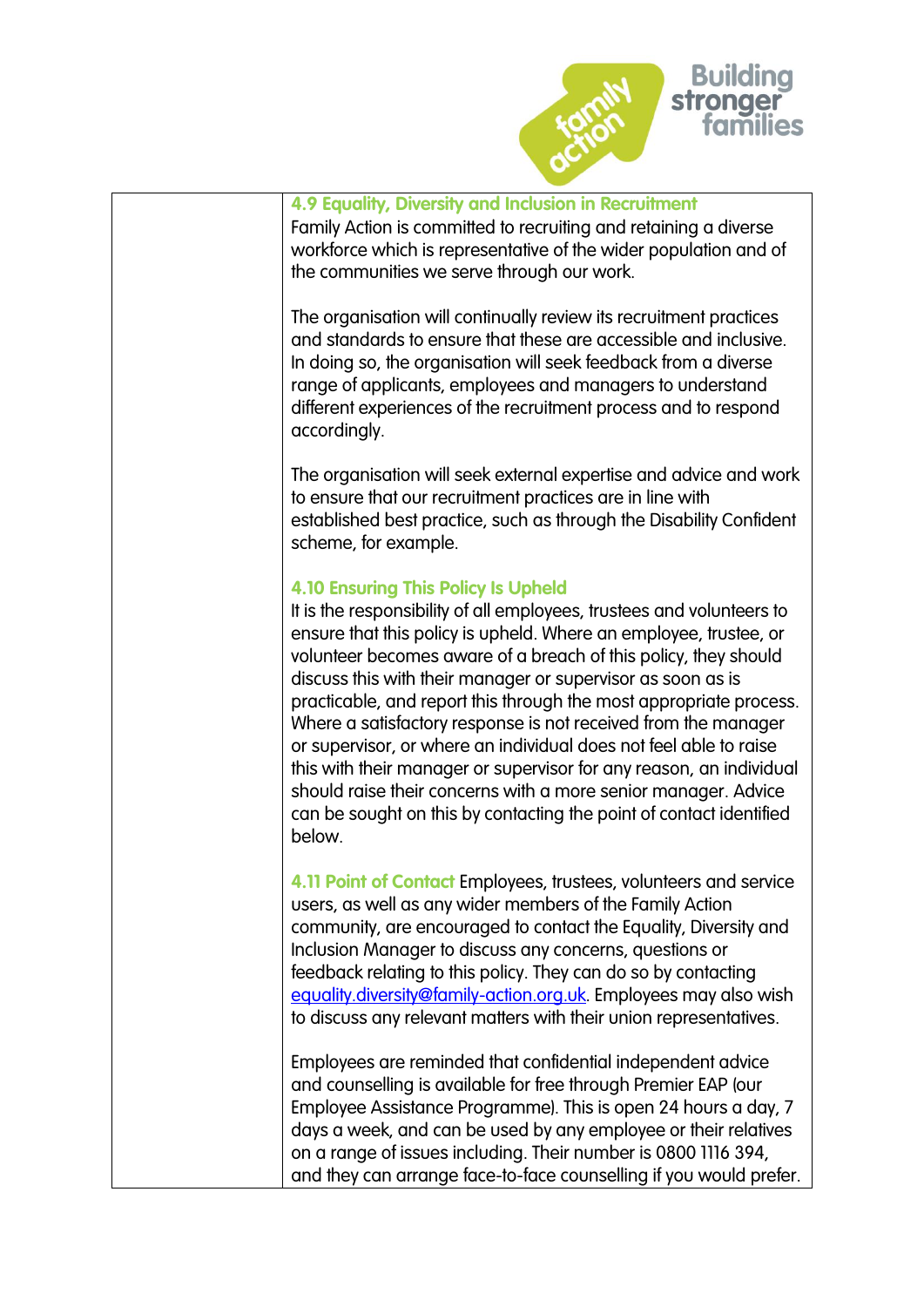

|                                   | <b>4.7 Non-Compliance With This Policy</b><br>Family Action will not tolerate behaviour which breaches the terms<br>of this policy and will regard any breaches as misconduct. Serious<br>offences, for example harassment, bullying or victimisation, will be<br>treated as gross misconduct and may lead to disciplinary action<br>including dismissal from employment without notice.                                |
|-----------------------------------|-------------------------------------------------------------------------------------------------------------------------------------------------------------------------------------------------------------------------------------------------------------------------------------------------------------------------------------------------------------------------------------------------------------------------|
| 5. Timescales                     | With immediate effect                                                                                                                                                                                                                                                                                                                                                                                                   |
| 6.Supporting<br><b>Appendices</b> | <b>Appendix 1:</b> Types of Discrimination<br><b>Appendix 2: Reasonable Adjustments Process</b>                                                                                                                                                                                                                                                                                                                         |
| <b>7. Linked Policies</b>         | Anti-Harassment, Bullying, Sexual Harassment and Victimisation<br><b>Policy</b><br><b>Safer Recruitment Policy</b><br><b>Employee Code of Conduct</b><br><b>Supervision Policy</b><br><b>Flexible Working Policy</b><br><b>Grievance Policy</b><br>Discipline at Work - Conduct Policy<br><b>Complaints Policy</b><br><b>Whistleblowing Policy</b><br><b>Health &amp; Wellbeing Policy</b><br><b>Basic Leave Policy</b> |
| 8. Legislation                    | Equality Act 2010                                                                                                                                                                                                                                                                                                                                                                                                       |
| 9. Policy Lead                    | Executive Lead for EDI; the EDI Manager                                                                                                                                                                                                                                                                                                                                                                                 |
| 10. Approval at EG                | 29 June 2021                                                                                                                                                                                                                                                                                                                                                                                                            |
| 11. Review Date                   | <b>July 2022</b>                                                                                                                                                                                                                                                                                                                                                                                                        |
| 12. Effective Date                | 8 July 2021                                                                                                                                                                                                                                                                                                                                                                                                             |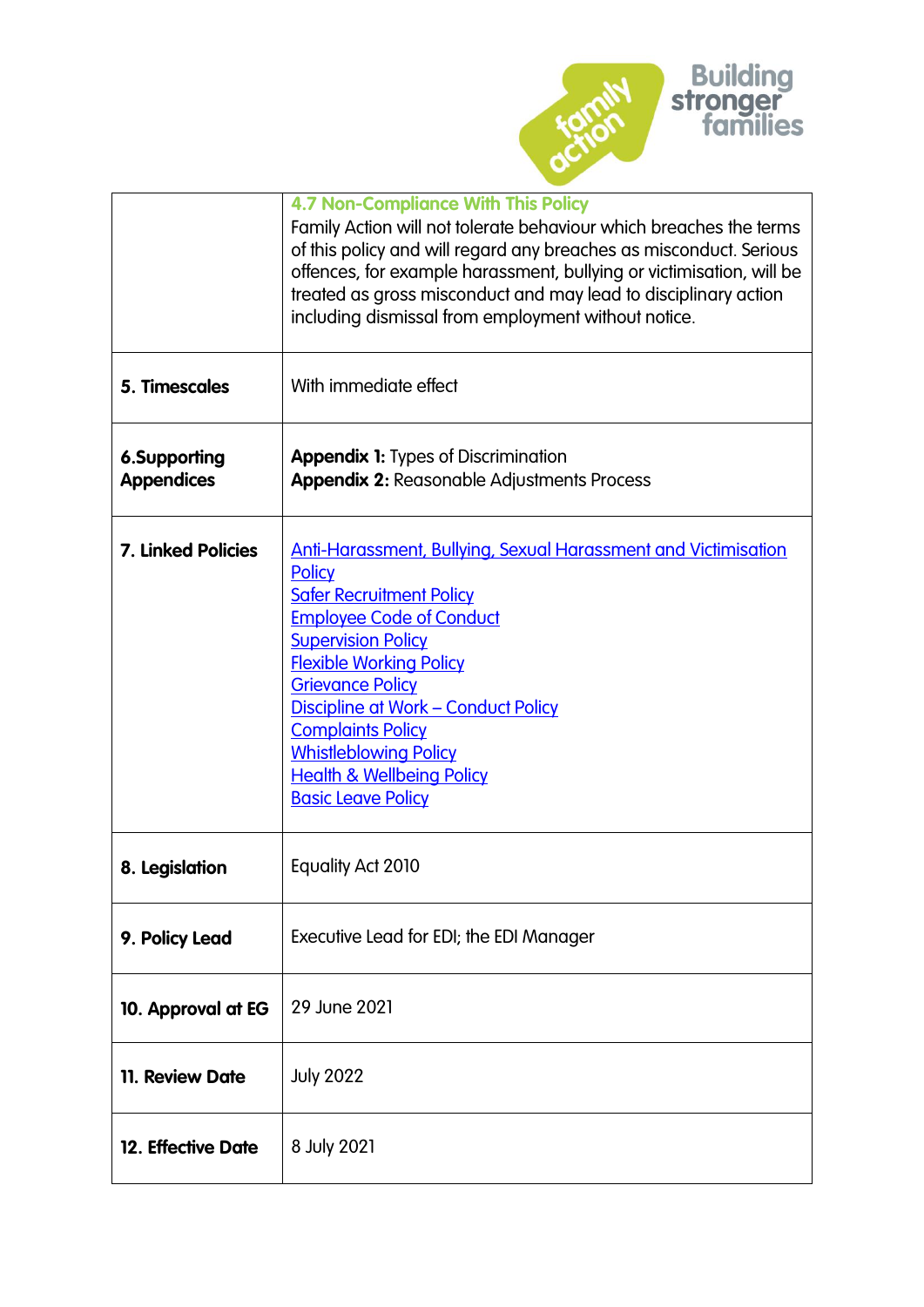

# **Appendix 1: Types of Discrimination**

#### **Direct Discrimination**

Occurs when a person is treated less favourably than another because of a protected characteristic. It can be an act or an omission of an act.

Example: An applicant without a disability being selected for a role, despite scoring lower in the selection process than an applicant with a disability.

### **Indirect Discrimination**

Occurs when a provision, criterion or procedure is applied that is to the detriment of people who have a relevant protected characteristic, and it cannot be shown to be a proportionate means of achieving a legitimate aim.

Example: An employer insisting that all employees must be cleanly shaven. This may indirectly discriminate against some religious groups.

# **Discrimination by Association**

Occurs when an individual is treated less favourably because they are linked or associated with a protected characteristic. The individual does not have the protected characteristic but they are treated less favourably than others because of a protected characteristic of a friend, spouse, partner, parent or another person with whom they are associated.

Example: A child is refused a place at her local playground because the management committee knows that her younger brother has cerebral palsy. They operate a policy of automatically offering places to siblings and they are concerned that looking after her brother would take too much time.

### **Discrimination by Perception**

Occurs when an individual is discriminated against because they are thought to have a particular protected characteristic when in fact they do not.

Example: An individual makes homophobic remarks against a colleague who is heterosexual because they have wrongly assumed them to be gay or bisexual based on stereotypes.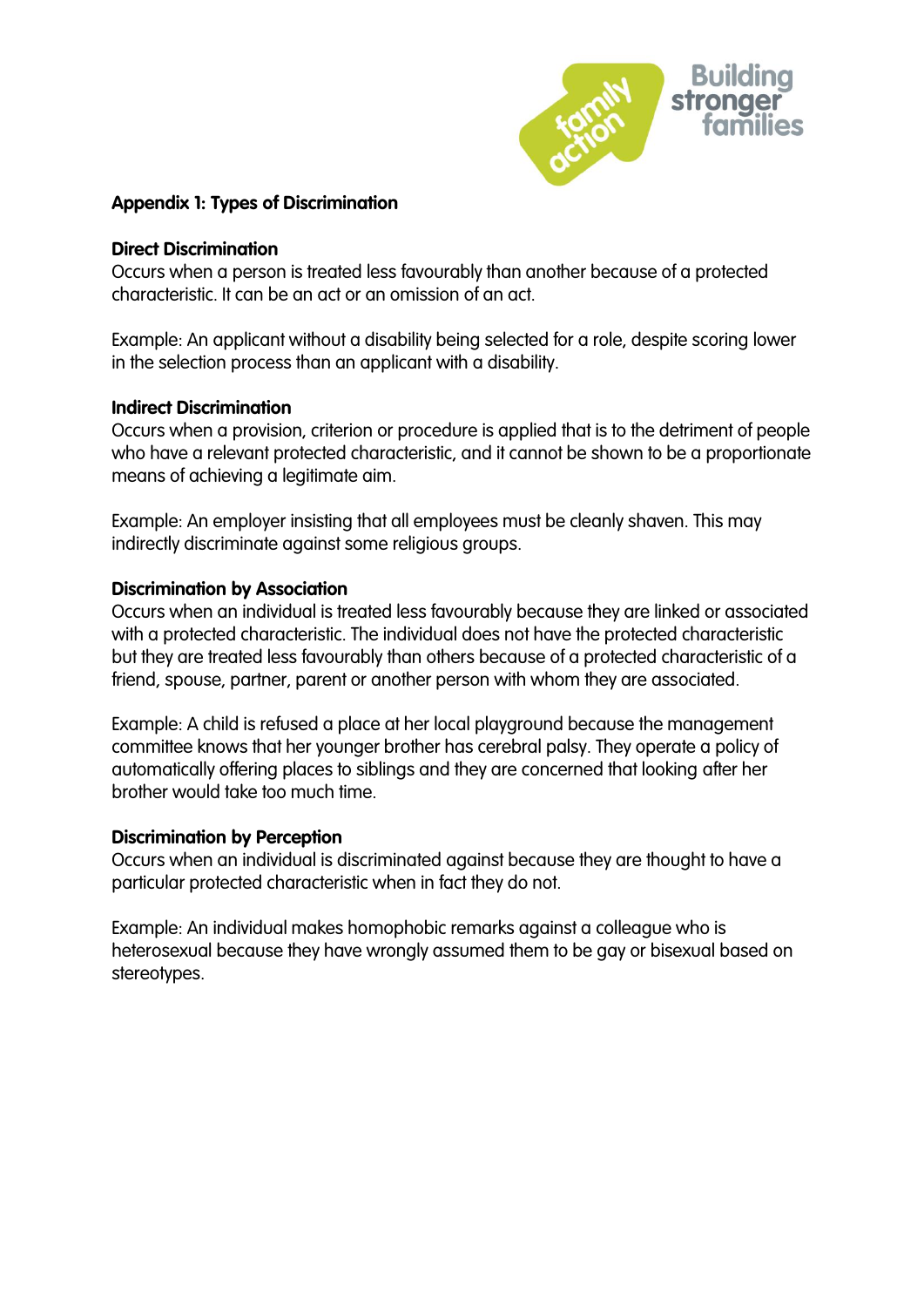

#### **Failure to make reasonable adjustments**

Occurs where a physical feature, provision, criterion or procedure puts an individual who is disabled at a substantial disadvantage compared with someone who is not disabled, and the employer has failed to make any reasonable adjustments which might have enabled the individual to overcome that disadvantage.

Example: An employer decides not to install a ramp at the entrance to a building where this would have allowed an employee who uses a wheelchair to access the building with ease.

#### **Harassment**

Occurs when unwanted conduct, related to one of the protected characteristic has the purpose or effect of violating a person's dignity; or creating an intimidating, hostile, degrading, humiliating or offensive environment. It does not matter whether or not the effect was intentional.

Example: An employee refusing to call a colleague who is transgender, non-binary or gender-diverse by their correct pronoun after being asked to do so, and making inappropriate jokes or comments about their gender identity.

#### **Third-Party Harassment**

Occurs when an employee receives harassment from a third-party (such as a service user or a contractor), which is related to a protected characteristic.

Example: If an external trainer refers to an older employee with an inappropriate nickname based on their perceived age.